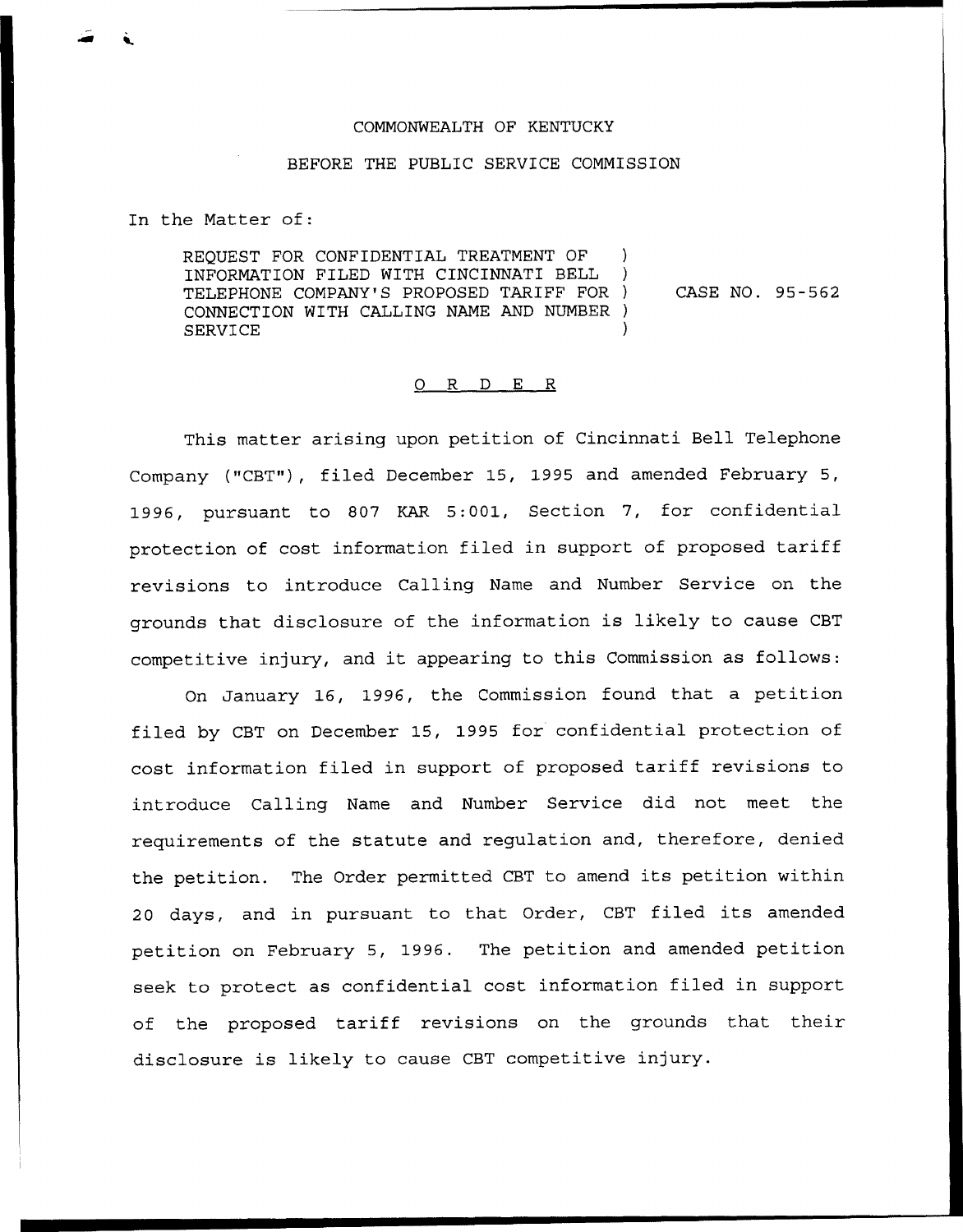KRS 61.872(1) requires information filed with the Commission to be available for public inspection unless specifically exempted by statute. Exemptions from this requirement are provided in KRS 61.878(1). That subsection of the statute exempts several categories of information. One category exempted in paragraph (c)1 of that subsection is commercial information confidentially disclosed to the Commission which if made public would permit an unfair commercial advantage to competitors of the party from whom the information was obtained. To qualify for the exemption, the party claiming confidentiality must demonstrate actual competition and <sup>a</sup> likelihood of substantial competitive injury if the information is disclosed. Competitive injury occurs when disclosure of the information gives competitors an unfair business advantage.

Calling Name and Number Service is a tariffed service which CBT provides as a local exchange company to its customers. While actual competition for the service may not presently exist, the technology available to offer the same or similar services is currently available to competitors of local exchange companies, most, if not all, of whom are parties to Administrative Case No.  $355<sup>1</sup>$  currently pending before this Commission. The cost data sought to be protected would enable these competitors to determine CBT's cost and contribution from the service which they could use

 $\mathbf{r}$ 

Administrative Case No. 355, An Inquiry Into Local Competition, Universal Service and the Non-Traffic Sensitive Access Rate.